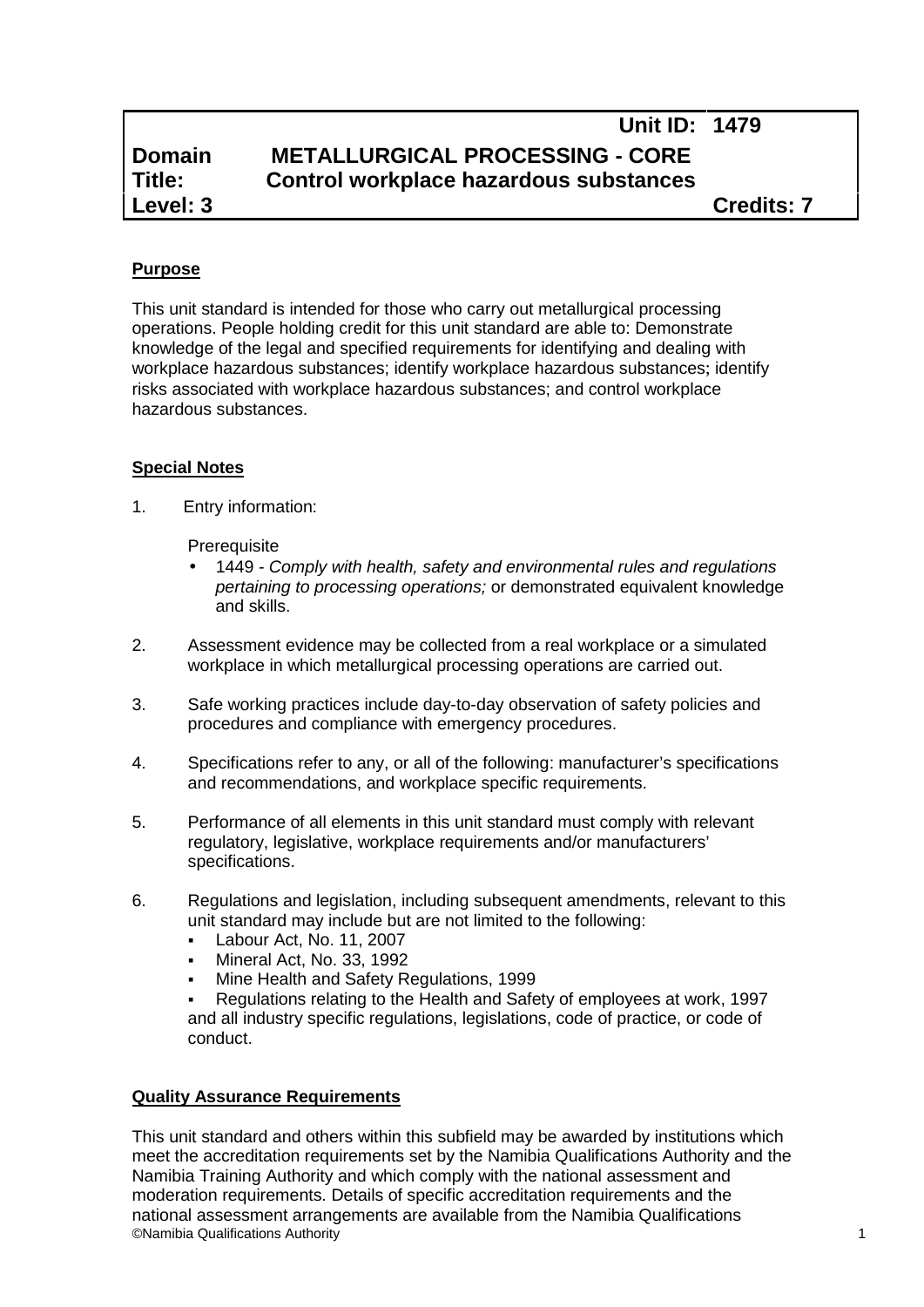Authority and the Namibia Training Authority. All approved unit standards, qualifications and national assessment arrangements are available on the Namibia Training Authority website www.nta.com.na.

# **Elements and Performance Criteria**

### **Element 1: Demonstrate knowledge of the legal and specified requirements for identifying and dealing with workplace hazardous substances**

### **Range:**

Identifying and dealing with hazardous substances must include the responsibilities of both employer and employee.

### **Performance Criteria**

- 1.1 Specified requirements of hazardous substances are described.
- 1.2 Specified requirements for correctly identifying and dealing with various hazardous substances, are described.

### **Element 2: Identify workplace hazardous substances**

#### **Performance Criteria**

- 2.1 Characteristics and dangers associated with hazardous substances, which might be encountered are described.
- 2.2 Workplace hazardous substances are identified.
- 2.3 The importance of correctly identifying and dealing with workplace hazardous substances is explained in terms of its consequences for health, safety, environment and production.
- 2.4 The identification of and dealing with hazardous substances is conducted in a manner that fosters teamwork and avoids conflict according to workplace procedures.

### **Element 3: Identify risks associated with workplace hazardous substances**

#### **Performance Criteria**

- 3.1 Risks associated with workplace hazardous substances encountered are interpreted.
- 3.2 The possible exposure of persons to hazards associated with hazardous substances is identified and dealt with according to workplace procedures.

#### **Element 4: Control workplace hazardous substances**

### **Performance Criteria**